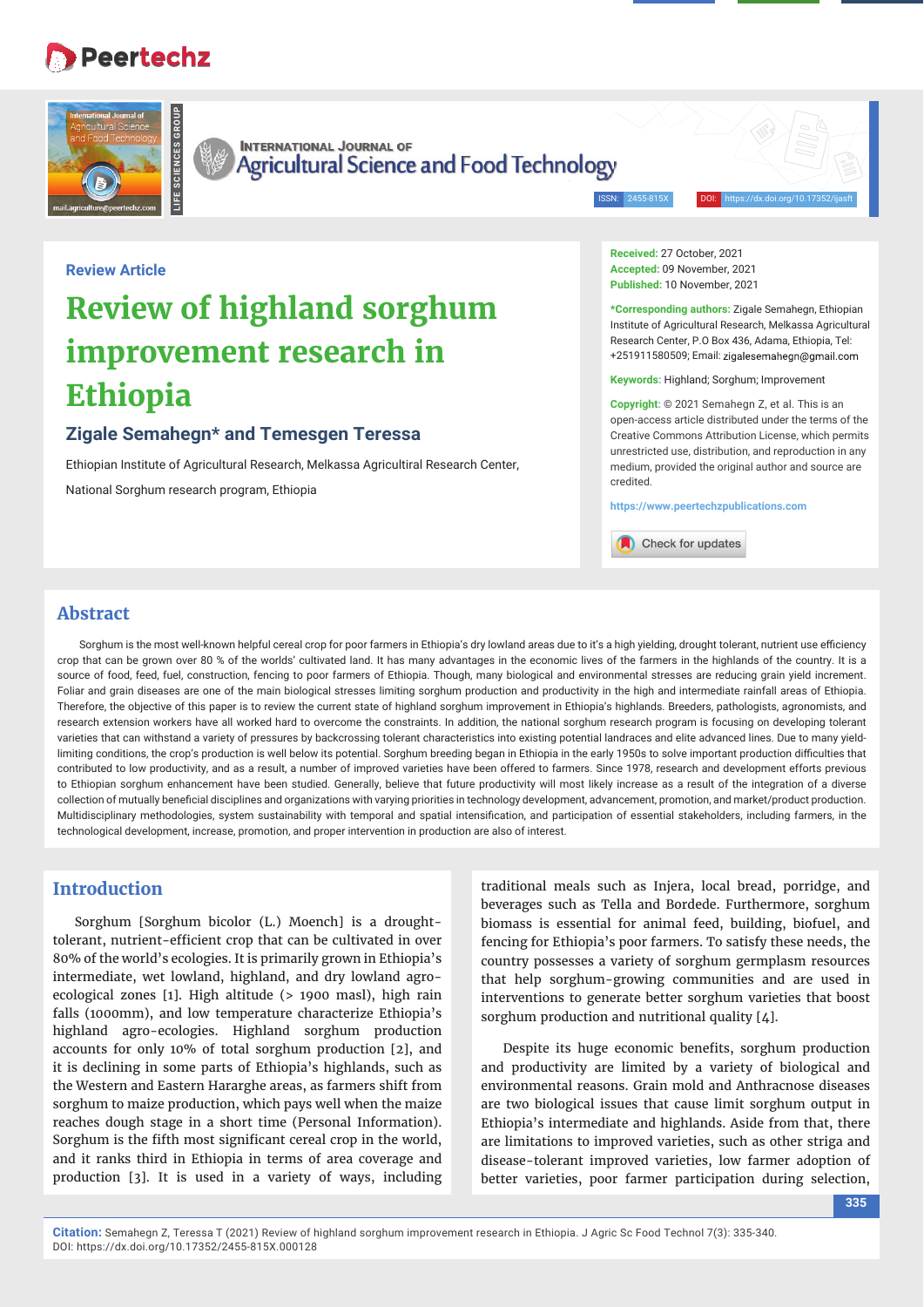frost, and poor soil fertility, such as soil acidity and nutrition. Breeders, pathologists, agronomists, and research extension workers have all contributed to overcoming the constraints. Therefore, developing of tolerant/resistant varieties that withstand a wide array of stress through introgression of tolerant/resistant traits into existing potential landraces and elite advanced lines.

In addition, the agro-processing use of sorghum is mostly attributable to the production of infant meals and feed products. The physical characteristics and nutritional properties of sorghum products, as well as knowledge and awareness gaps and consumer perceptions, continue to be important impediments to sorghum's competitiveness. The system's complexity necessitates collaboration between empirical research, agribusinesses, and development players in order to improve nutrition, capacity development, product innovation, and demand creation. Furthermore, increasing farm productivity, encouraging farmer-industry relationships, and providing backups to the fledgling agro-processing sector are also possibilities.

The quantity of genetic variability among the genetic material under consideration, the heritability of a specific characteristic in a given environment, and the level of selection intensity employed all influence breeding progress (Falconer, 1989). It is critical to expand the genetic base of source materials by developing source materials of these highland sorghums for prospective settings, biotic and abiotic challenged conditions, and unique end-use attributes. Aggressive hybridization, landrace collecting, and introductions efforts could help achieve this.

Various findings on the improvement of sorghum in the country's high altitude agro-ecologies have been studied [5-7]. For the past five decades, the National Agricultural Research, in collaboration with other local and international research organizations, has contributed to the country's agricultural development. The prior research potential produced for the past fifty years to modify the situation of low sorghum crop productivity in highland areas has resulted in the creation of several enhanced production technologies appropriate for subsistence farmers. Extension systems at the regional and federal levels have shown the highest levels of research developed technologies as related to farmers' own experiences in recent decades, indicating that EIAR has been a leading institution in emerging and popularizing agricultural technologies throughout Ethiopia. As a result, farmers have access to a wide range of enhanced varieties. Similar attempts persisted after that, but despite the critical value of such data for crop improvement, the results were not systematically summarized and published. As a result, the purpose of this review is to review the status of highland sorghum improvement research in Ethiopia.

#### **Constraints of highland sorghum production**

The country is located in a region of the world where human suffering and poverty due to food scarcity are most prevalent. The major limits to highland sorghum production in Ethiopia that result in decreased production and productivity

are connected to factors resulting from adverse environmental (abiotic stresses) and biological (biotic stresses) conditions for crop production and growth. The major biological factors are grain and leaf diseases, as well as parasitic weeds, which have resulted in significant sorghum grain yield losses in terms of both quality and quantity while the abiotic factors include soil nutrient depletion, soil acidity, frost, and low external inputs with poor agronomic practices used by the farmers.

Farmers can try to improve their farming situation, but it is well known that the farmer's own creative capacity can only provide a minor improvement over recent experience, and that further fundamental change can only be achieved if farmers are assisted with formal science-based knowledge [8]. Although many improved technologies for various sorghum varieties have been released and developed as a result of research efforts made thus far, the release of technologies did not mean much in and of itself because they were not well promoted, popularized, multiplied and made available to farmers, and eventually adopted. Most of the country's growing areas are still using the conventional production system, despite the fact that developed sorghum technologies have not yet to be fully implemented.

#### **Opportunities of highland sorghum production**

Ethiopia is recognized as the centers of genetic diversity or origin for various essential crops [9]. The country owns large and diverse indigenous sorghum germplasm resources, which are genetically different and this genetic potential is not yet adequately exploited. The diverse and suitable production systems and production environment provides opportunities for development of alternative feed and food resource base. Diverse sorghum genetic resources are maintained by Institute of Biodiversity and national sorghum research program. These resources are pre-requirements for sorghum crop improvement. The highest majority of farmers rely on these species of sorghum next to teff and maize in agricultural production activities. The opportunities for highland sorghum production in Ethiopia are high annual rainfall distributions, low temperatures, and favorable government policies that assist agriculture.

Ethiopia is known as a center of genetic diversity or origin for a variety of important crops [9]. The country has extensive and diversified indigenous sorghum germplasm resources, all of which are genetically distinct, and this genetic potential has not yet to be fully realized. The development of alternative feed and food resource bases is possible due to the diversified and adequate production methods and production environment. The Institute of Biodiversity and the national sorghum research program both conserve diverse sorghum genetic resources. These resources are prerequisites for improving sorghum crops. Sorghum species, together with teff and maize, are used by the vast majority of farmers in agricultural output.

#### **Historical background of highland sorghum research in Ethiopia**

Sorghum research in Ethiopia began in the mid-1950s at Alemaya University, and it has played an important role in the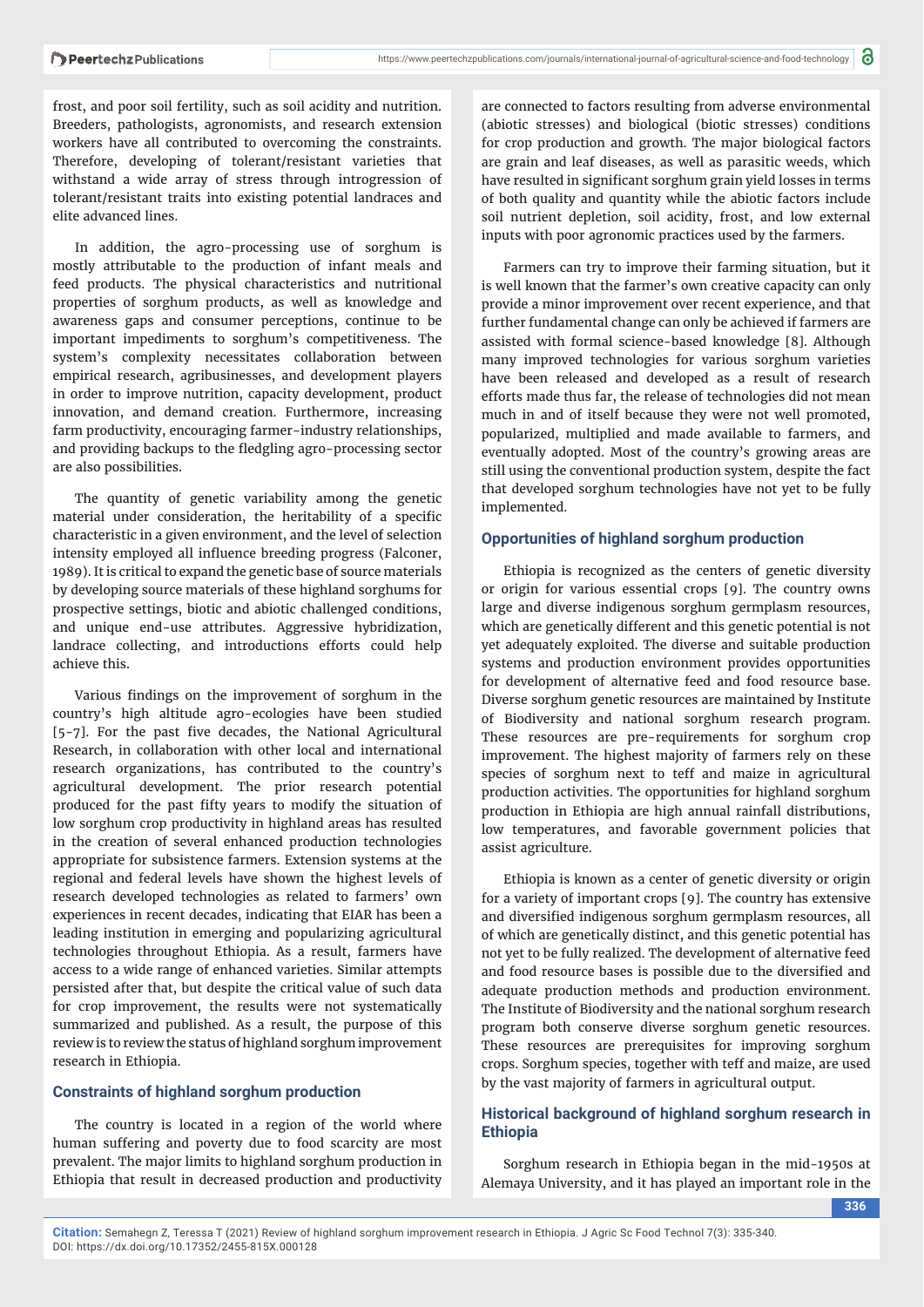development of sorghum cultivars for highland environments with the help of American people (USAID), while local collections and introductions were screened for high yield and adaptability to highland environments. In the late 1960s, the Ministry of Agriculture established the National Crop Improvement Committee, and the Alemaya University was given national responsibility for sorghum improvement. This national role included managing all experimental stations' yearly sorghum National Yield Trials (NYT) (Sorghum Improvement Program, 1978). Melkassa Agricultural Research Center currently coordinates the national sorghum research program, while Chiro National Sorghum Research and Training Center coordinates highland sorghum research with the help of a variety of federal and regional research institutes. The major goal of highland sorghum research is to develop and promote improved sorghum technologies that improve production, usage, and food security in Ethiopia's Highland agro-ecologies. Multivariate approaches based on the biotic responses of sorghum cultivars were used to arrange the test environments into groups with similar ranking of all genotypes and a similar size of G x E interaction, which has substantial implications for the biotic responses of the sorghum cultivars. At the collaborating centers, team spirit is in full swing in order to maintain the same multidisciplinary methodologies.

#### **Sorghum genetic variability and potential in Ethiopia**

Any crop breeding and/or improvement program must have access to a diverse set of germplasm resources. Furthermore, the simplicity with which germplasm resources can be accessed and characterized is critical for successful and efficient use in crop research projects. Any agricultural research program's success is dependent on a variety of germplasm resources and the selection of superior parents with a variety of desirable traits (Dinesh et al., 2010). Crop diversity research aids in the understanding of intra-species crop performance, which can be used to improve crops [10], as well as providing evidence of genetic divergence. It also serves as a foundation for specific breeding goals [11] and identifies parental pairings that can be used to produce heterogeneous populations with a high genetic potential for more selection (Dagnachewet al., 2017).

Despite the fact that Ethiopia is a center and source for a variety of crop species such as coffee, sorghum, Tef, chickpea, and others, the country is densely populated with wild kinds and landraces that have adapted to a variety of agro-ecological conditions [12]. The country has a huge amount of sorghum variability since it is a center of sorghum genetic variation [13]. Except for kafir, Ethiopia cultivates all five basic races of sorghum morphology (guinea, bicolor, caudatum, durra, and kafir)  $[14]$ . The Country sorghum accessions have been connected to grain yield [15,16], insect resistance [17], cold tolerance [18], and protein quality [15,16,19,20]. They also perform a variety of functions related to resource maintenance, development, and use of resources [21].

Nearly 9, 824 sorghum accessions were maintained and collected by the Ethiopian Sorghum Improvement Program (ESIP) and the Institute of Biodiversity Conservation (IBC). The Ethiopian Institute of Biodiversity and Conservation

(EIBC) recently saved and gathered approximately 10,000 sorghum accessions from various sources. Containing various kinds of cultivated and wild cousins, they represent potential germaplasm for crop development and a source of noble qualities [22].

#### **Achievements of past highland sorghum research**

**Development of sorghum Genetic Information:** Genetic information is crucial for plant breeding development, and it is this knowledge that underpins the comprehensive introduction to plant breeding concepts and principles. Germplasm selection, trait inheritance in a given environment, optimal environment selection and selection criteria, germplasm characterization and testing, genotype by environment interaction information, and genotype performance stability across environments are some of the topics covered (Falconer, 1989). At the molecular and morphological levels, sorghum breeders have generated fundamental information on the degree and type of genetic diversity among highland sorghum germplasm accessions [4,23]. The data suggested that advancement on genetic information would be expected as a result of selection in introductions, landrace collections, and their crosses [4,23]. Multivariate methods based on the biotic responses of sorghum cultivars were used to divide the test environments into groups with similar ranking of all genotypes and a similar magnitude of G x E interaction, which has important implications for genotype evaluation and screening [6,7,24,25].

**Variety Development:** There is no doubt that developed seed is an important background source input for getting other component technologies to farmers. Germplasm conservation and collections from the national sorghum research program, the Ethiopian Institute of Biodiversity, and the acquisition and introduction of genetic materials from international sources such as ICRISAT are all sources of variation for genetic enhancement of sorghum in Ethiopia.

The Ethiopian Institute of Biodiversity and the national sorghum research program provided many of the landrace collections used in the breeding operations. We have traditionally used the elite by elite or best by best landrace parent crossing pedigree breeding approach to combine desired qualities such as grain yield, disease tolerance/resistance, and quality from multiple parents into a single genotype.

Following the formation of genetic variation, crops with the chosen combinations of attributes in their progeny are isolated and selected. The selected populations are examined in the selection nursery for early maturity, high grain yield, disease tolerance/resistance, and seed size and color. Other biological and environmental factors relying on the condition are commonly grown in disease prone areas for collections, introductions, and segregants from crossing. During the selection process, pedigree techniques are frequently applied. The yield and other attributes of the recently selected populations are analyzed, as well as the standard check for comparison. Multi-environment studies of varieties representing Ethiopia's highland agro-ecologies have identified the most important varieties for release in terms of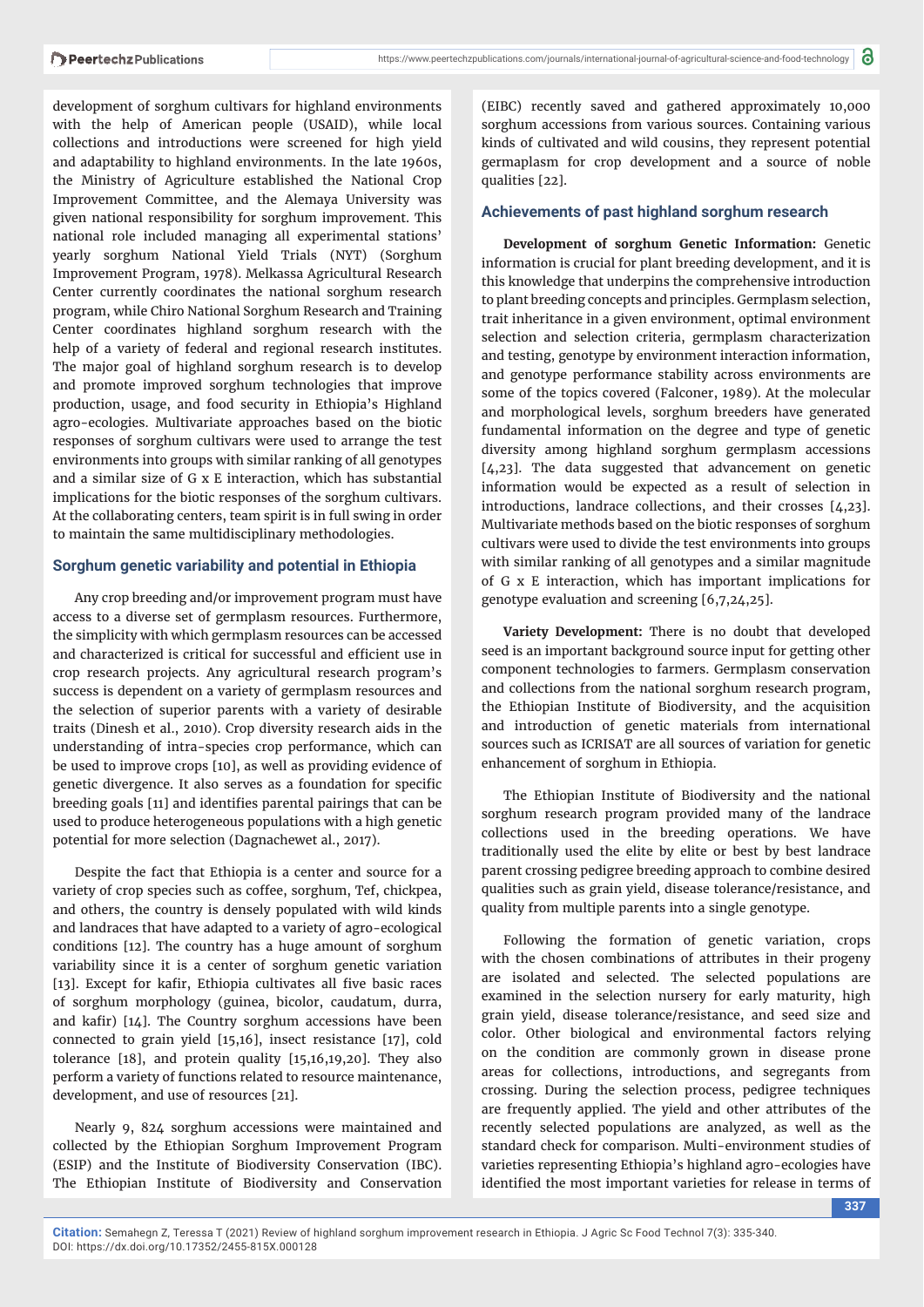stability and performance across environments. It is obvious that if a variety developed by breeders to increase agronomic behavior is not preferred by farmers for other reasons and is not accepted at the end of the day, all of the resources invested in its improvement would be wasted. As a result, it's critical that farmers participate in testing and selection methods based on their trait preferences. To this aim, farmers are frequently included in variety testing schemes at a certain level as part of the regular technique, where it was discovered that farmers and researchers have their own distinct and common selection criteria [5]. Farmers' participation in the variety testing process is therefore critical, as selection characteristics ignored by researchers may be addressed if farmers are involved from the start. Farmers are the final users; therefore, this is expected to hasten the distribution of the released kinds. When genotypes are chosen for varieties to be finally confirmed and released, the focus is on genotypes that outperform and outlast the most recently issued variety as a check.

The national sorghum research program and Haramaya University, Ethiopia, have released and produced 16 highland sorghum varieties to producers through various interinstitutional efforts over the last fifty years [26]. If the varieties are fully approved and put into production with adequate crop management and protection packages, the yield potential and relative benefits of these varieties over existing ones revealed the potential of improving the poor national average grain yield. Previous attempts, on the other hand, were nearly entirely focused on ideal settings, with little consideration paid to all places, including highland environments (Table 1).

#### **Technology scaling-up**

As a result, a technology scaling-up program has played a key part in Ethiopia's efforts to enhance poor farmers' living

| Table 1: List of released highland sorghum varieties in Ethiopia. |                 |                 |                   |
|-------------------------------------------------------------------|-----------------|-----------------|-------------------|
| No.                                                               | <b>Variety</b>  | Year of release | <b>Maintainer</b> |
| 1                                                                 | $AL-70$         | 1970            | MARC/EIAR         |
| $\overline{2}$                                                    | <b>ETS 2752</b> | 1978            | MARC/EIAR         |
| 3                                                                 | <b>ETS 4946</b> | 1978            | MARC/EIAR         |
| 4                                                                 | <b>ETS 717</b>  | 1978            | MARC/EIAR         |
| 5                                                                 | <b>ETS 2113</b> | 1978            | MARC/EIAR         |
| 6                                                                 | <b>ETS 3235</b> | 1978            | MARC/EIAR         |
| $\overline{7}$                                                    | <b>ETS 2111</b> | 1978            | MARC/EIAR         |
| 8                                                                 | <b>ETS 601</b>  | 1978            | MARC/EIAR         |
| 9                                                                 | Chiro           | 1998            | MARC/EIAR         |
| 10                                                                | Muyra-1         | 2000            | HU                |
| 11                                                                | Muyra-2         | 2000            | HU                |
| 12                                                                | Chelenko        | 2005            | MARC/EIAR         |
| 13                                                                | Dibaba          | 2015            | MARC/EIAR         |
| 14                                                                | Fendisha-1      | 2015            | HU                |
| 15                                                                | Adelle          | 2016            | MARC/EIAR         |
| 16                                                                | Jiru            | 2016            | MARC/EIAR         |

**Source:** EIAR, 2019.

Where MARC = Melkassa Agricultural Research Center, EIAR = Ethiopian Institute of Agricultural Research.

conditions. Almost all of the technologies that are recommended and licensed for widespread use by farmers want to be tested and demonstrated to them. These methods have been built up on huge cultivated areas of agricultural land in recent decades.

Food security, which is basically the ultimate goal of almost all breeding projects, is primarily dependent on long-term production support with suitable technical interventions. At different eras, several platforms were employed to improve research-extension–farmer linking programs. Pre-extension demonstration and technology promotion program, farmers' research groups for technology promotion, farmers field, and pre-scaling up of agriculture technologies by research centers in collaboration with other agriculture and rural development partners at the federal, regional, zonal, and wereda levels are just a few examples. All of these initiatives, as well as a few others, were designed to develop an effective interface between the research system and extension [26-30].

#### **Research and development gaps in sorghum improvement to value chain**

Ethiopian Institute of Agricultural Research has developed 15 years strategic plan for sorghum improvement to the customers (end users) value chain [22]. The strategic document contained both research and developmental gaps for the last five decades being challenging in the improvement of sorghum. The major research and development gaps include.

#### **Research gaps**

- Lack of improved sorghum varieties that combined grain yield, resistance/tolerance and quality that adapted to different agro-ecologies
- Inadequate popularization and dissemination of the existing technologies
- Inadequate value chain development
- Lack of value-added sorghum products
- Limited research on quality for injera making, agoprocessing (alternative market products and breweries)
- Limited research on sorghum crop management
- Information and Knowledge gap on input output market of sorghum

#### **Developmental gaps**

- Lack of strong seed system specifically the formal seed sysytem
- Lack of supportive policy for sorghum seed system and grain marketing
- Absence of grain markets when farmers or investors produce large grain sorghum
- Most of the sorghum grain produced is sold in local markets

**338**

• Absence of agro-processing industries

**Citation:** Semahegn Z, Teressa T (2021) Review of highland sorghum improvement research in Ethiopia. J Agric Sc Food Technol 7(3): 335-340. DOI: https://dx.doi.org/10.17352/2455-815X.000128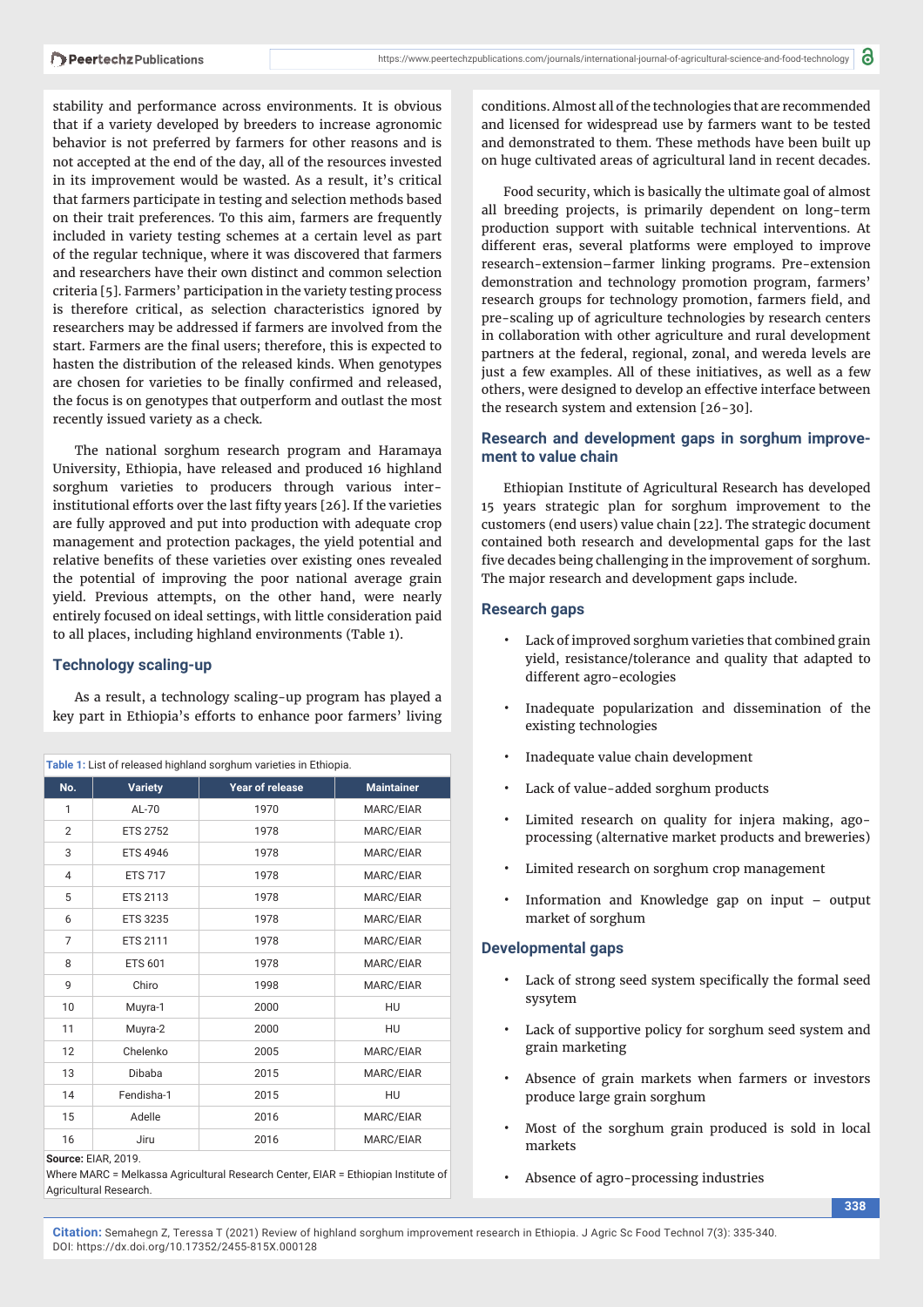#### **Summary and conclusion**

Sorghum improvement research initiatives have aimed to develop and benefit new production technology throughout the previous five decades, ultimately contributing to food security and increased household income in farming communities. These included the development and demonstration of new technology, as well as the distribution of early seed to farmers. The different teams were able to produce and distribute a list of sorghum varieties, as well as the best-bets of crop management and protection choices, which have been vital for the growth of the sorghum sector in this country, using a huge number of sorghum germplasm. Efforts at the regional and national levels to promote this technology to a wider user resulted in a dramatic transformation in the lives of Ethiopia's small farmers.

The main production constraints of highland sorghum in Ethiopia, which result in lower productivity and production, are related to factors such as unfavorable conditions for crop growth and production imposed by biotic and abiotic stresses, which resulted in significant sorghum yield loss in terms of quantity and quality. There were not only constraints, but also opportunities, such as the availability of starter technologies from previous research efforts, the successes of prior scalingup activities that paved the way for future similar endeavors, high annual rainfall distributions, low temperatures, and favorable government policies that support agriculture.

The need for improved production technology is projected to rise over time as more farmers become aware of the advantages. Seeds of improved varieties, especially those that meet food security requirements, have not yet been properly developed and made available to needy farmers. In terms of technological generation, in addition to local needs arising from physical conditions, farming techniques and consumer demand were not effectively handled.

Building the capacities and capabilities of the coordinating and cooperating research centers through various forms of technical, material, and financial support holds a lot of promise for generating need-based technology options, making them available to farmers, and ensuring proper promotion and application in production on a long-term basis. Through increased participation of collaborative research centers and decentralization of the research process and seed system, efforts should be made to ensure that the research and development process will continue independently to offer advantages to a large number of people quickly. Increasing the genetic diversity of source material to enable the creation of new possibilities.

It goes without saying that EIAR has been instrumental in reducing poverty and enhancing livelihoods on a national scale. The pioneering role that this prestigious Institute played early in the history of highland sorghum research resulted in the identification of cultivars as well as crop management and protection measures that raised yield, stress resistance, and quality. However, it is considered that there is still a lot of "hidden" potential in highland sorghum that may be tapped to

help farmers improve their living. This potential, which can be partially released by "cracking" this hide using sophisticated scientific instruments, had only been partially realized during the previous five decades.

We must face the harsh reality that a few agricultural activities alone will not allow us to achieve maximum yields above a certain point. We often believe that combining a mutually available range of fields and organizations with varying responsibilities in technology multiplication, generation, promotion, and market/product production will boost future productivity. Multidisciplinary techniques, system sustainability with temporal and spatial intensification, and the participation of important stakeholders, including farmers, in technology multiplication, generation, promotion, and effective application in production are all areas of interest. Finally, a comprehensive approach is required, in which each field and other partners, such as donors, complement and reinforce one another.

#### **References**

- 1. Gorfu D, Ahmed E (2011) Crops and Agro Ecological Zones in Ethiopia. RN TIGRAY 2, April 2009. **Link:** https://bit.ly/31E7bY9
- 2. EIAR (2019) Sorghum Breeding Manual, Website. **Link:** http://www.eiar.gov.et
- 3. FAOSTAT (2018) UN Food and Agriculture Organization Statistics. 7.
- 4. Amsalu A, Bryngelsson T, Bekele E (2000) Genetic Variation of Ethiopian and Eritrean Sorghum (Sorghum bicolor (L.) Moench) Germplasm Assessed by Random Amplified. Link: https://bit.ly/3EZLbFK
- 5. Firew Y, Mekbib F, Adugna A (2016) Performance Evaluation and Participatory Varietal Selection of Highland Sorghum (Sorghum bicolor (L.) Moench) Genotypes in Western Part of Ethiopia. American-Eurasian J Agric & Environ Sci 16: 1641-1647. **Link:** https://bit.ly/3bQFJIG
- 6. Amare S, Zigale S, Adane G (2019) AMMI and GGE bipolt analysis of Genotype x Environment Interaction and Yield Stability of Pearl Millet Genotypes [Pennisetum glaucum (L.) R. Br.] in Moisture Stressed Areas of Ethiopia. Acad Res J Agri Sci Res 7. 12. **Link:** https://bit.ly/3oaRWh9
- 7. Teressa T, Bejiga T, Semahegn Z, Seyoum A, Kinfe H, et al. (2021) Evaluation of advanced sorghum (Sorghum bicolor L. Moench) hybrid genotypes for grain yield in moisture stressed areas of Ethiopia. J Agric Sc Food Technol 7: 212- 219. **Link:** https://bit.ly/3bQRRJL
- 8. Bunder J, Loeber A, JEW Broers. B Havertkort (1996) An integrated approach to biotechnology development. PP 201-227 In J. Bunders, B. Haverkort and W. Hiemstra (eds). Biotechnology; building on farmers' knowledge. Macmillan, London and Basingstoke.
- 9. Huff nagel HF (1961) Agriculture in Ethiopia. FAO, Rome.
- 10. Aremu CO (2011) Genetic Diversity: A review for need and measurements for intra-species crop improvement. Journal of Microbiology and Biotechnology Research 1: 80-85. **Link:** https://bit.ly/3wBMacc
- 11. Thompson JA, Nelson RL, Vodkin LO (1998) Identification of diverse soybean germplasm using RAPD markers.Crop Science. 38: 1348-1355. **Link:** https://bit.ly/3wBMkQQ
- 12. Abe Sh (2010) Biodiversity in Plant, Grain and Nutritional Characteristics of Sorghum [Sorghum bicolor (L.) Moench] Accessions From Ethiopia and South Africa; Thesis work Department of Plant Breeding ,University of the Free State Bloemfontein, South Africa. 1-20. **Link:** https://bit.ly/3kjkdRr
- 13. Adugna A (2007) The role of introduced sorghum and millets in Ethiopian

**339**

**Citation:** Semahegn Z, Teressa T (2021) Review of highland sorghum improvement research in Ethiopia. J Agric Sc Food Technol 7(3): 335-340. DOI: https://dx.doi.org/10.17352/2455-815X.000128